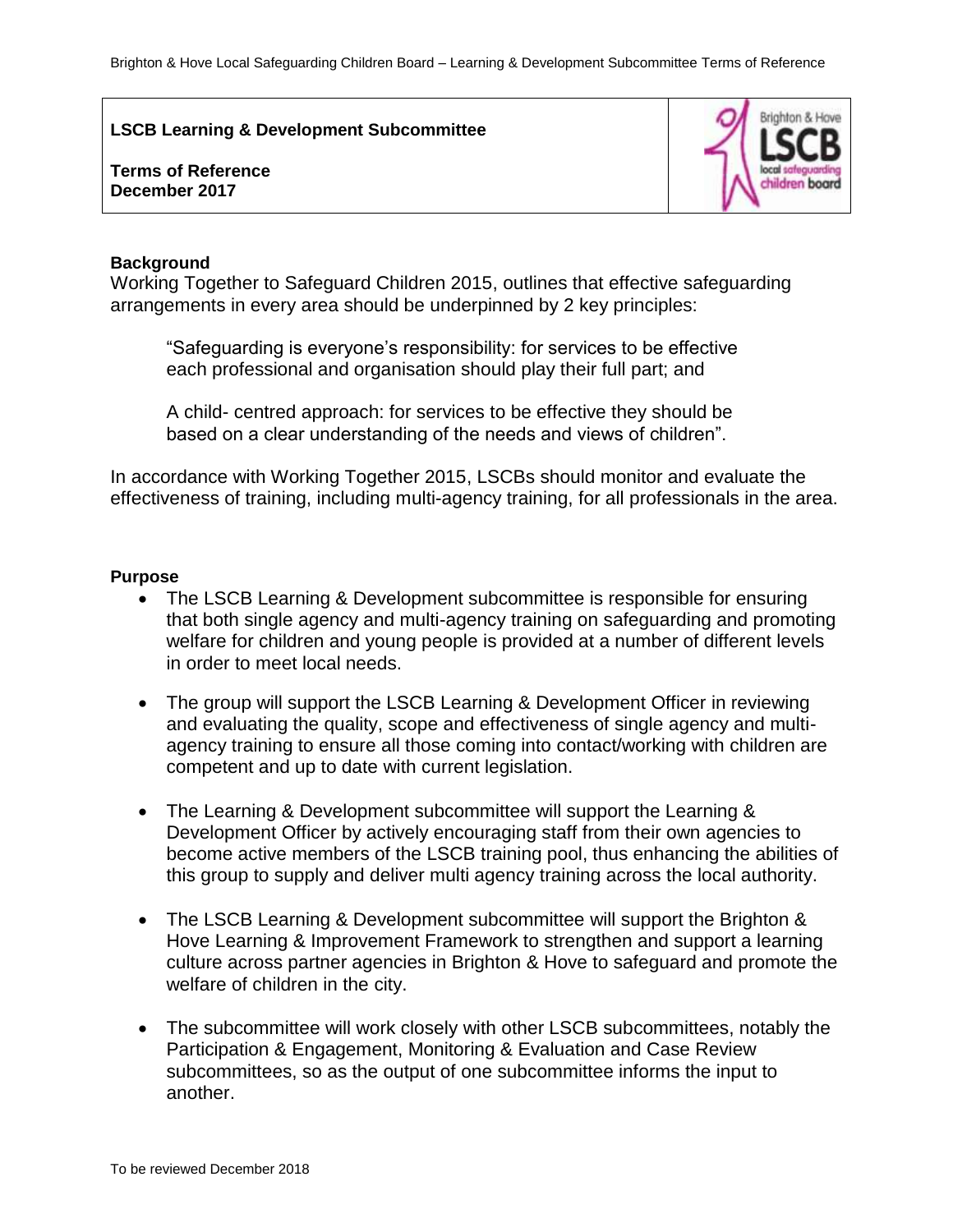### **Responsibilities**

- Identify LSCB area wide training needs, gaps and priorities in order to help inform planning and commissioning of training.
- To seek assurances that both single agency training, including the Community & Voluntary Sector, and multi-agency training, meets local needs, and to identify the degree to which staff have received required training.
- Monitor and evaluate the effectiveness of training, including multi- agency training, to safeguard and promote the welfare of children
- Monitor and evaluate the LSCB's multi-agency training programme and ensure it reflects LSCB policy, procedure and practice.
- Commission multi-agency training which reflects priorities of the LSCB business plan and which complements the training provided by each agency to their own staff.
- To be responsive to new initiatives, research and local need as expressed by member agencies including recommendations from Serious Case Reviews and local Learning Reviews.
- Ensure best value of the available resources allocated to the training budget.
- Be steered by priorities of the LSCB and provide guidance to the LSCB as necessary.
- To plan and produce a yearly Training Programme in conjunction with LSCB Learning & Development Officer that is based upon the Training Workplan, Brighton & Hove LSCB Business Plan and the multi-agency training needs analysis.
- To disseminate information concerning training, relating to specialist or emerging areas in safeguarding and promoting the welfare of children.
- To audit and monitor single agency training provided by agencies and organisations in respect of safeguarding, and multi-agency training provided by Brighton & Hove LSCB.
- To contribute to the effective resolution of any difficulties either from within, or external to the group, that impact on the successful delivery of the Training Programme and to achieving the outcomes of the Training and Communications Group Workplan.
- To develop and promote the multi-agency training programme and encourage agencies/teams to access training opportunities.